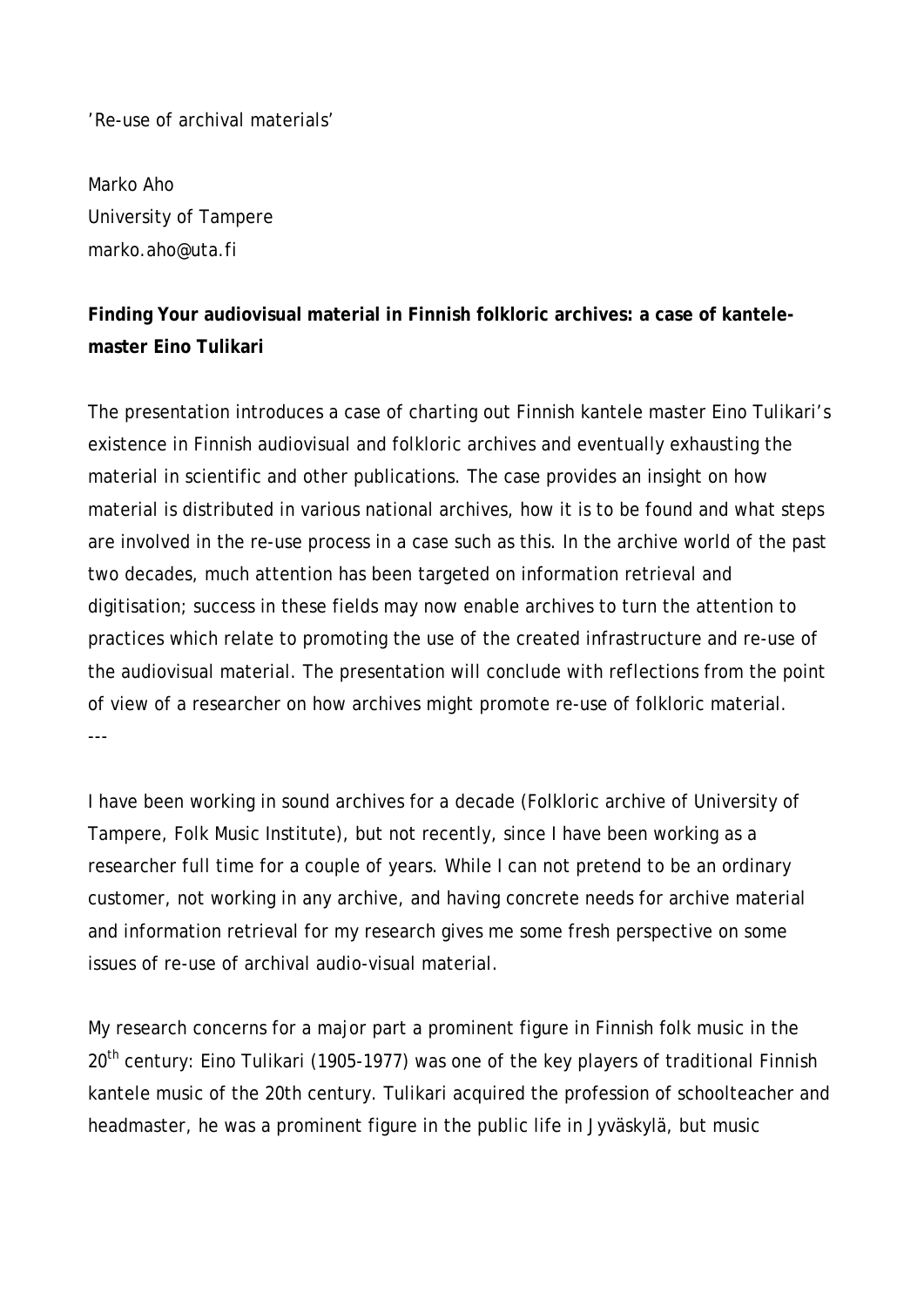remained part of his professional life. He was musically well educated, and therefore somewhat of an odd bird in the folk music circles, but a huge authority too. Tulikari was a kind of a "man in the margin", he was a figure of the folk culture as well as a member of the established culture, so one might expect to find traces of him in most varying places – archives.

What You hear is Tulikari playing kantele, on his only lp. He made his lp in 1975 when he was already over 70 years old. However, he performed much in the Radio, in the 1930's on, and he remained a popular performer in the radio for years. In 1936 and 1937 Tulikari performed abroad, in Hungary and Germany. He quit performing publicly sometime after the war because of a mystical hand nerve injury, I think resulting from playing too fast. After that he was recorded in many occasions by researchers doing fieldwork in Central Ostrobothnia. There are recordings made by himself. Some of this material has been released on some compilation cd's containing old radio material. Not any of the field recordings were published until a cd was attached to this compilation of transcriptions. He is playing in Kaustinen Folk Music Festival just before his one and only lp came out.

I wanted to use material on Tulikari both as an object of analysis in my science project, but also for some secondary purposes: the first one is a compilation of transcriptions. It includes a cd of a performance of Tulikari in Kaustinen Folk Music Festival in 1975. Let us go about seeing what we can find on Tulikari in the archives. I will just take in to consideration four archives: Yle, Folk Music Institute, The archive of Finnish Literary Society, and The Folkloric archive of the University of Tampere. I can't think of any other archive that might have audiovisual material, if not in Germany by some miracle. Other than audio-visual material is to be found in the archives of the city of Jyväskylä and the archive of Finnish kantele association.

## 1. Folk music Institute

I was still working here when I started to gather material, but still it was not a straight forward task. The origin of material remained hazy, there were recordings which were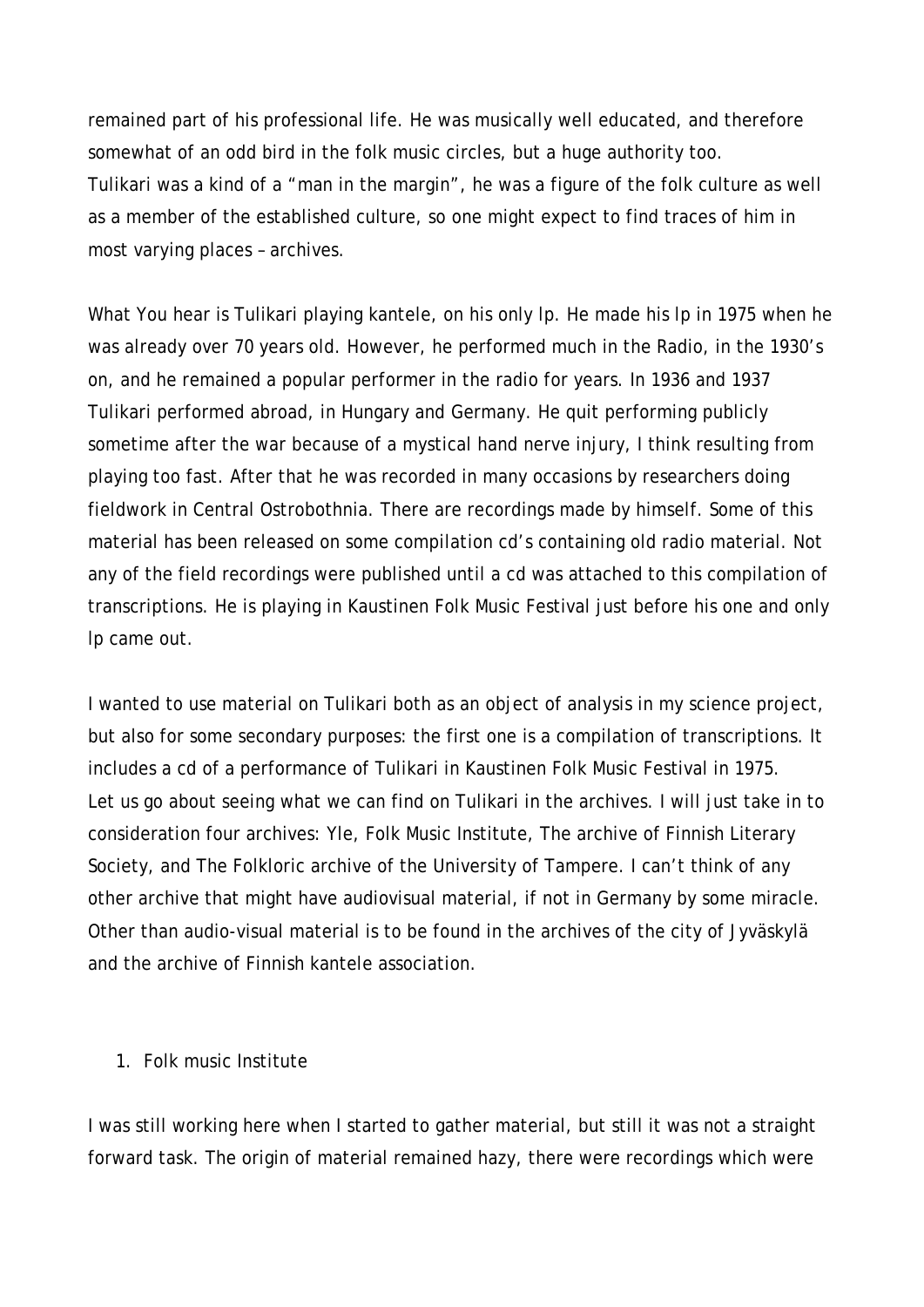pre-folk music festival era, that is, copies. No clear information on how they get to Kaustinen, and how to identify them in their original archives. The material consisted of:

- Copy of radio program 1962.
- Performance from 1971 Festival.
- The 1975 concert.
- Raw material from the recording session.
- 507 (2) a copied recording from a recording in the archive of Finnish Literary Society. There was an accompanying index which held the information that this was actually recorded by the Yleisradio in around 1935 or 1936.
- 685 (3) a copy of a recording, pre FMI era.
- 843 the latter part of the 1975 concert.
- 1292 (9) no idea what this is (did never seek this out).
- 1428 a copy from a recording from Finnish Literary Society (recorded by Juha Kangas, a local young musician who later led the Chamber orchestra of central Ostrobothnia).
- 1901 (16) apparently a copy of a radio program, no info when exactly.
- 1913 (2) a recording of a radio program from 1973.
- 2065 (7) a copy of a radio recording of Finnish Broadcasting Company from 1956 or 1957.
- 2069 (18) a copy of a radio recording of Finnish Broadcasting Company from 11.4.1935.
- There was also a non-catalogued demo tape made by Tulikari himself on a ccassette!

Especially photographs had to be really dug up – these had not been digitised yet. What was fortunate that I found photos which have remained unpublished so far (these are the ones shown in this slideshow). There was no information in the database of Eino Tulikari's personal kantele which is a part of the museum collection. Folk Music Institute's archive provided really enough material for all my purposes. I needed permissions for publishing of recordings (as well as publishing rights for his compositions and arrangements). Eino Tulikari had no children. How I found a relative eventually was through totally unofficial channels. The fact that archives have analogue copies of other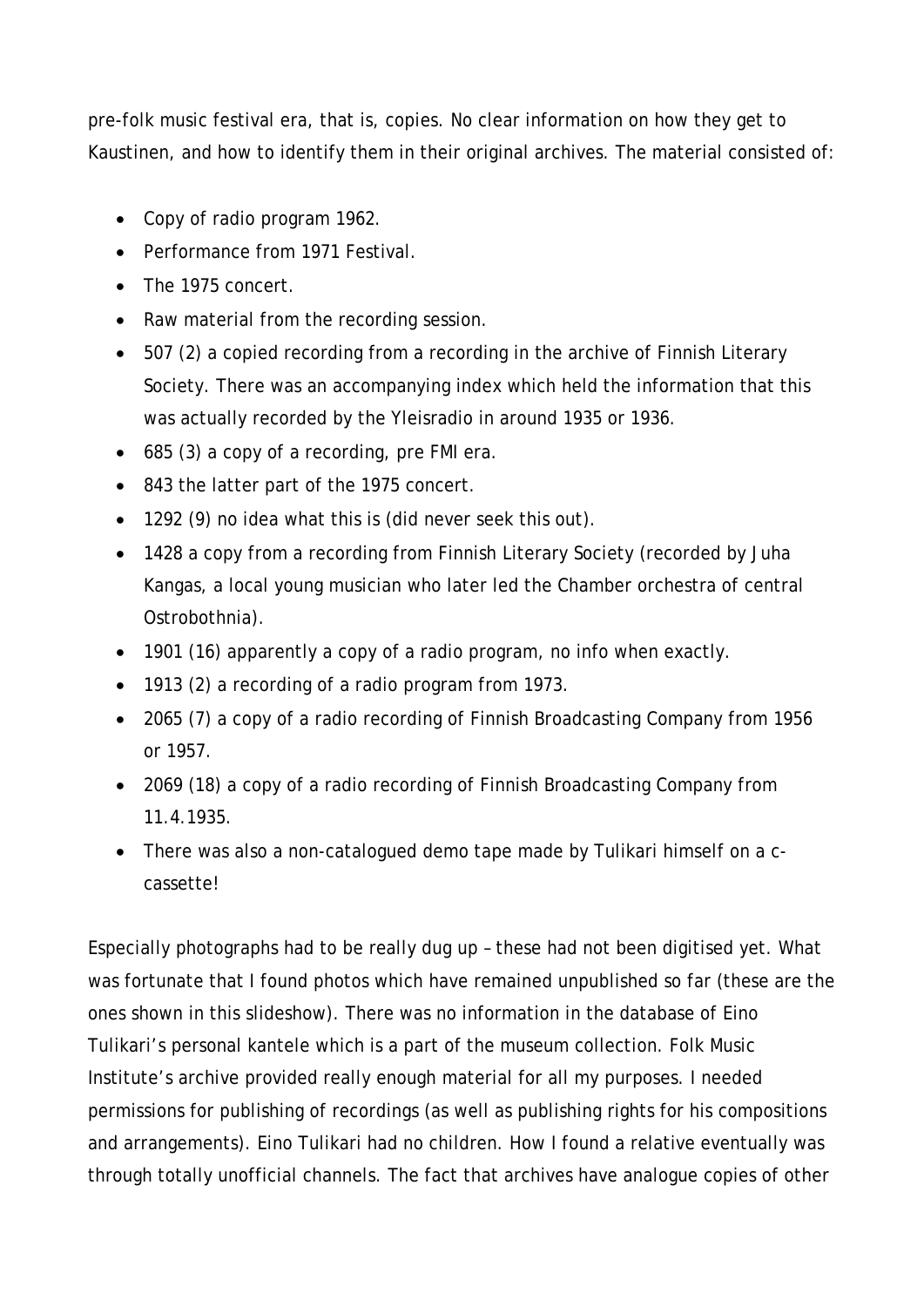archive's material can sometimes be harmful. In this case, there would have been a better quality tape than what ended up on the cd, but the editor at the publisher naturally relied on the authenticity of the tape at the Folk Music Institute. It was in fact a copy.

## 2. Finnish Literary Society

The database can not be confirmed to hold records on older material, so in this case manual cards would have to be used. I was assisted by the wonderful staff of the archive and was saved a trip to Helsinki. The records for the person Eino Tulikari shows several tapes:

- Here we see again the copy made from an Yleisradio recording 1935.
- Kn 38/1971 recorded in 24.7.1970 in Kaustinen in Folk Music Exhibition, where he plays one unknown tone.
- Kn 41/1971 a performance at the Sportsfield in Kaustinen in 20.7.1971.
- Kn 257 /1969 in Halsua in 19.8.1969. But this time he seems to be playing the violin, not kantele. He was a trained violin player.
- Kn 259/1969 recorded a few days earlier in 12.8. in Kaustinen, at the school of the Järvelä village. Here he is playing kantele in a little kantele group of other notable local kantele players.
- Kn 260/1969a more violin at his home in Tofferi in 19.8.1969.
- Kn 260/1969b more kantele at the municipal office of Halsua the next day.
- The last recordings look like they were made on some field trip to Halsua and Kaustinen. Actually some copies of these we already encountered in Kaustinen Folk Music Institute, with information that these were recorded by the local young musician Juha Kangas.
- I have not asked for copies of any of these tapes so far, but the tapes Kn 38 and Kn 41 are very very interesting, they have four days between them, and in Folk Music Institute there was a recording made in between (KMI 175/5).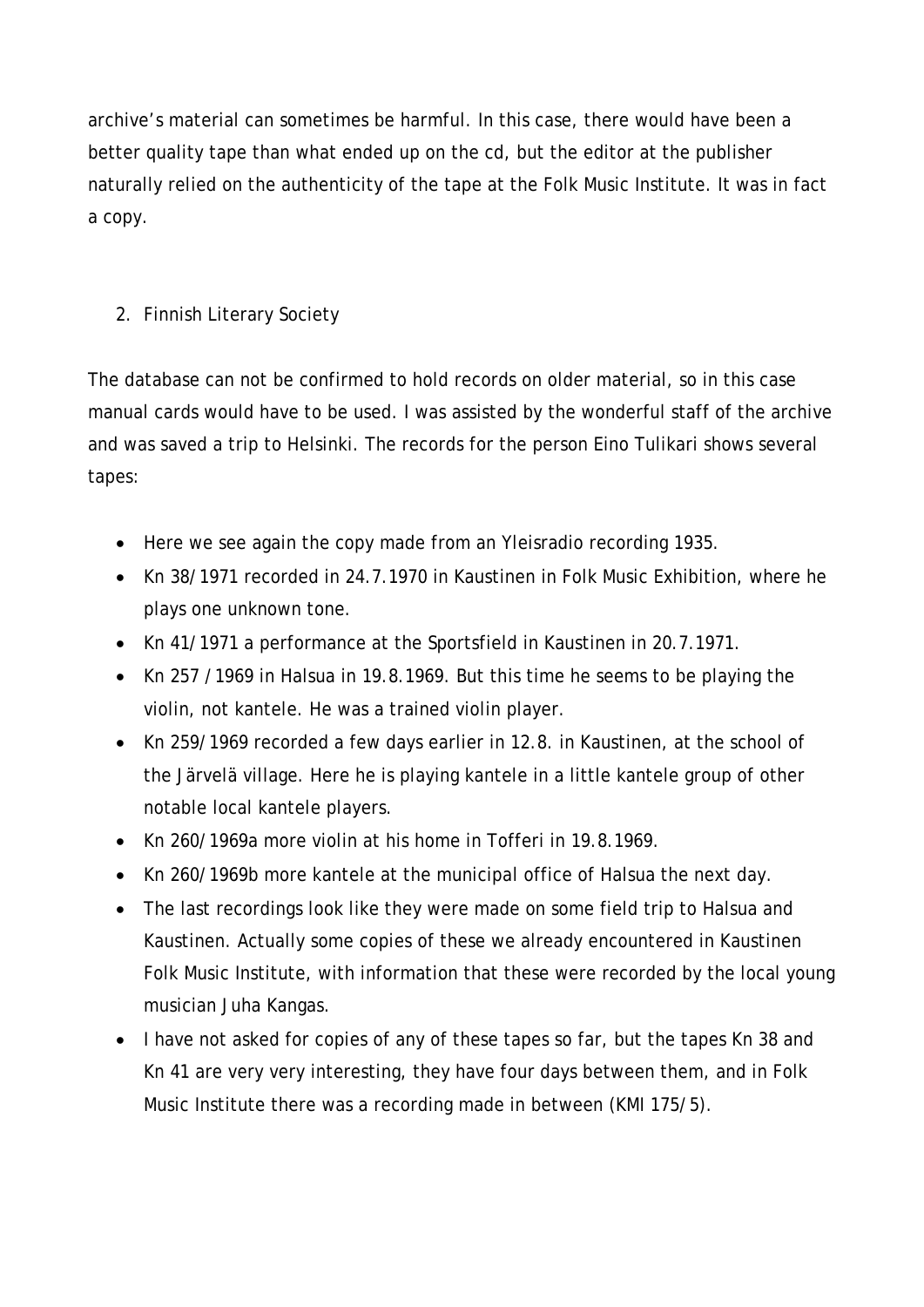## 3. Finnish Broadcasting Corporation

There is a database for intranet use, and a web-service, they were kind enough to provide me with the files for Eino Tulikari.

- There is the walz we already met copied to Folk Music Institute.
- A recording from the festivities of the 100 years of Kalevala from 1948. He is playing "Väinämöisen soitto", which he played already in 1935 in an Yleisradio recording.
- An interview in a very different role, as a headmaster over the city of Jyväskylä in 1953.
- A year later he plays a bit of kantele in Kaustinen, for the occasion of a revealing of a statue.
- Playing some violin in the late 1960's.
- An interview and some kantele playing in 1968, interviewer Paavo Helistö, a young reporter very much into folk music in Kaustinen. This is about the time that Tulikari is making a real comeback.
- Then something from 1986, when Tulikari has been dead over a decade. Not much information here, but in the Literary Society there was a transcript of a recording from 1986, could there be a connection?
- 4. Folkloric Archives of the University of Tampere

These are mostly either recordings from the Kaustinen Folk Music Fetival before Folk Music Institute took over recording the program there; and copies of radio programs. On some occasions he plays the violin on these tapes.

- AK 0455 (1957) a copy of Yle Koko maailman valssi & figuleeri.
- AK 0382 (1960) a field-work recording of *Pirunpolkka*.
- AK 0467 (1961) *Vanha marssi*.
- AK 0466 (1961) A copy of Yle *Vanha marssi*.
- AK 1171 & 1173 (1967) A copy of an Yle radio broadcast.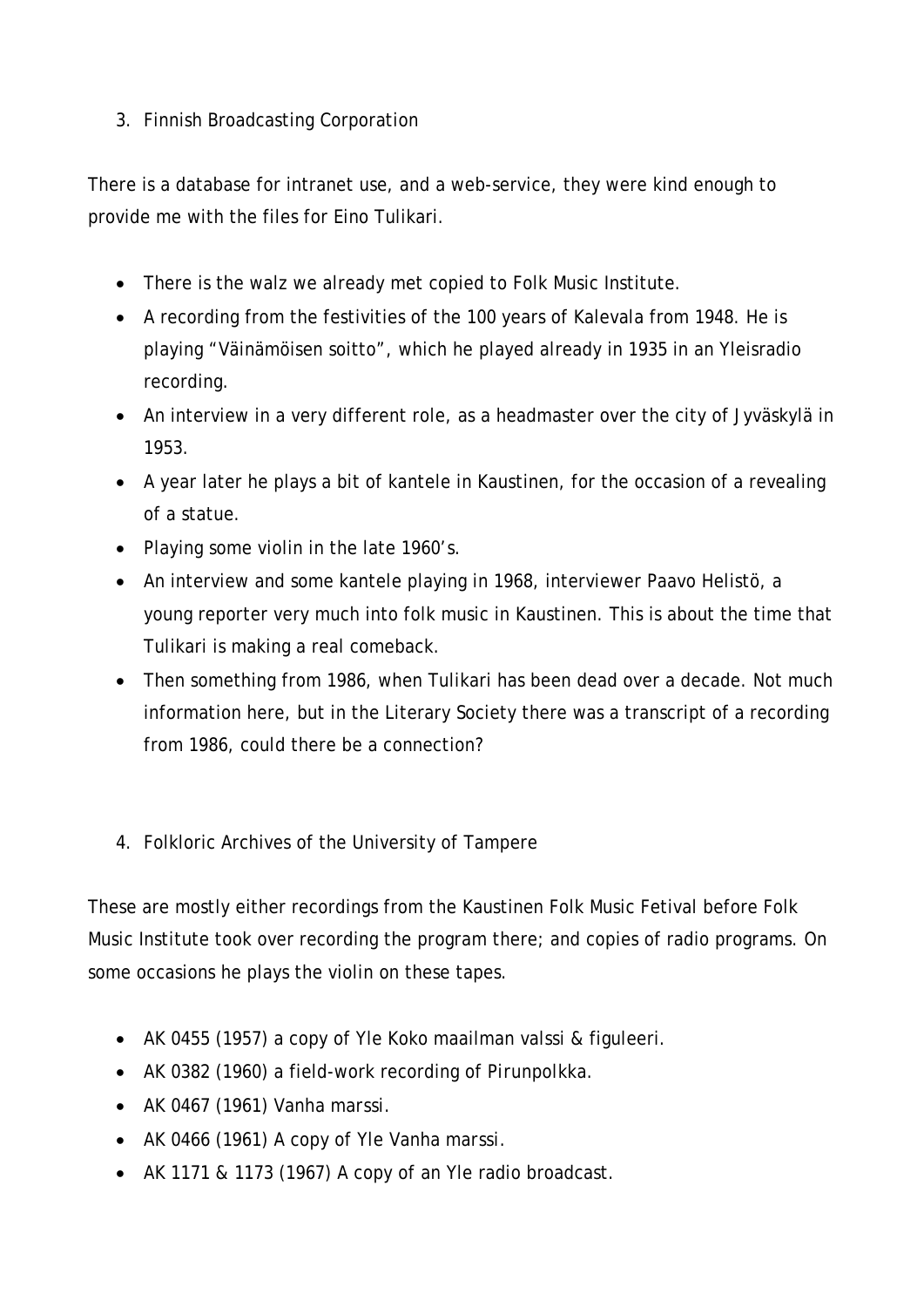- AK 1384 (1968) a concert at Kaustinen, a copy of a Yle radio broadcast.
- AK 1873 (1970) from the Kaustinen festival.
- AK 2289 (1971) from the Kaustinen festival.
- AK 2434 (1972) a copy of a Yle radio broadcast.
- AK 2612 (1972) a copy of *Rahapolska*.
- AK 2919 (1973) a copy of a Yle radio broadcast, an early version of *Polkkasikermä*.
- AK 3352 (1974) a copy of a Yle radio broadcast *Pirunpolkka*.
- AK 2918 (1972) a copy of a Yle radio broadcast.

Some field-trip recording were to be found also, from earlier times, sometimes with interview:

- AK 0716 (1954); AK 0175 (1954, 1956); AK 0253 (1955 1957); AK 0183 (1956, 1957); AK 0312 (1958); AK 0309 (1958); AK 0444 (1960); AK 0783 (1963); AK 2354 (1972); AK 2936 (1973); AK 3383 (1974).
- AK 1684 (1970) consists of an interview from 1970 where he tells about his kantele.

There is an abundance of audio material on Eino Tulikari in the archives. What do we have to learn from what we just saw? First, today's possibilities allow for a serious user to find and get hold of all the relevant material in Finnish archives with relatively acceptable effort. This concerns i.e. How the archives project themselves to the outside: online database accessibility, accessibility of material, service, etc. On the other hand, the material does not tell much about back-round and context of these recordings. One has to gather information like building a puzzle, bit by bit until the whole picture starts to emerge. This has not so much to do with today's archives or digitalisation, but the archivists's of yesteryear.

But if one should reach out for the utopian world: one should know what archives there are, and what can one expect to find in them. Therefore promoting the archive to public, public relations to potential users, a prerequisite for which is the comprehension of the contents of one's archives collection, and the benefits to various kinds of users. What the Tulikari case shows is that the material is scattered in various archives, and the material there is interconnected very much. There should be some kind of a web of